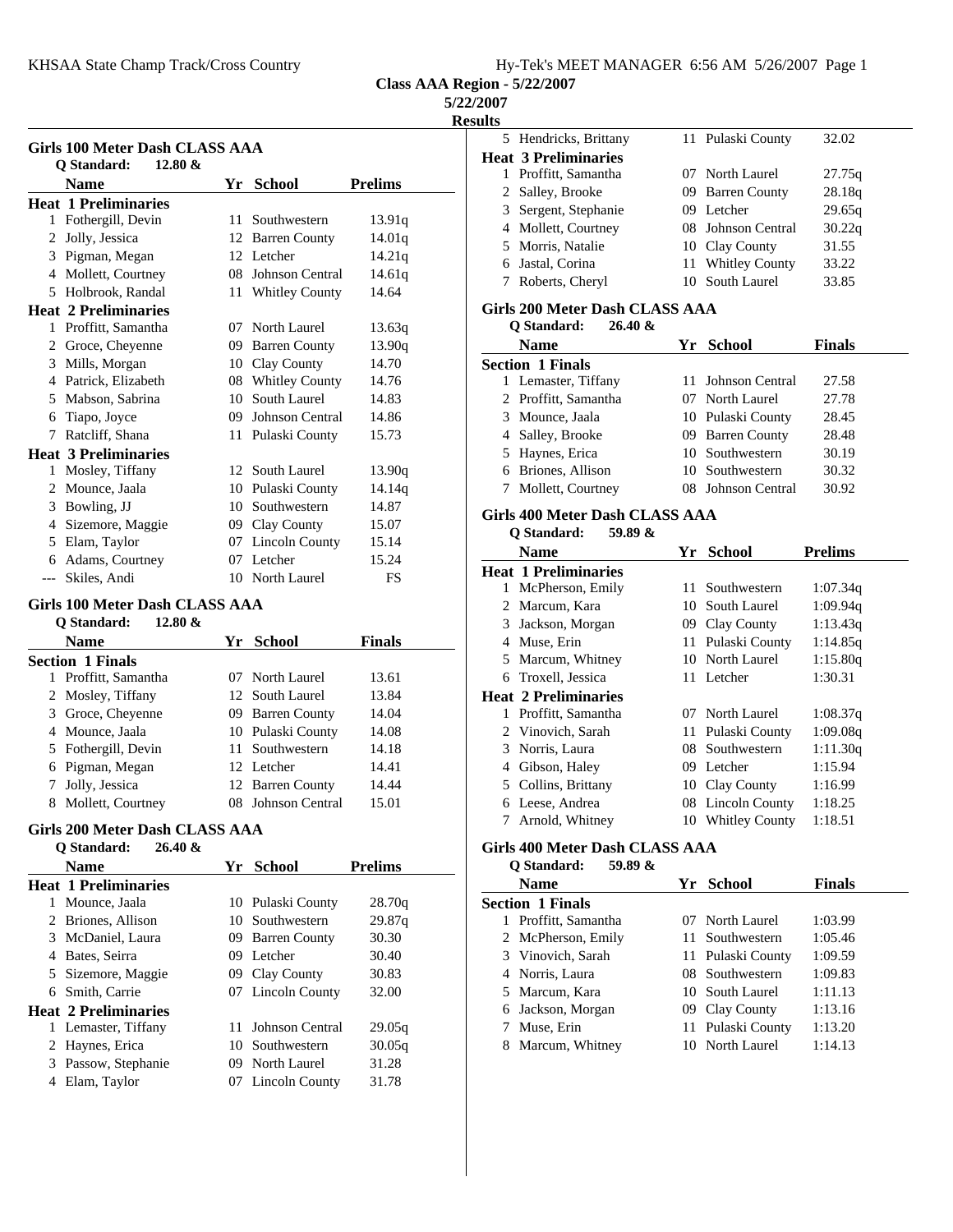|  | Hy-Tek's MEET MANAGER 6:56 AM 5/26/2007 Page 2 |  |  |
|--|------------------------------------------------|--|--|
|  |                                                |  |  |

**5/22/2007**

#### **Results**

| Girls 800 Meter Run CLASS AAA |                          |     |                        |               |  |  |  |
|-------------------------------|--------------------------|-----|------------------------|---------------|--|--|--|
|                               | O Standard: $2:22.32 \&$ |     |                        |               |  |  |  |
|                               | Name                     | Yr  | <b>School</b>          | <b>Finals</b> |  |  |  |
| <b>Section 1</b>              |                          |     |                        |               |  |  |  |
| 1                             | Sneed, Lakia             | 11  | Pulaski County         | 2:31.08       |  |  |  |
| 2                             | Eaton, Elizabeth         | 09  | Southwestern           | 2:33.95       |  |  |  |
| 3                             | Dunbar, Kaley            | 09  | <b>Barren County</b>   | 2:34.12       |  |  |  |
| 4                             | Frith, Emily             |     | 08 Lincoln County      | 2:37.99       |  |  |  |
| 5                             | Woodall, Garianna        | 09  | Pulaski County         | 2:45.49       |  |  |  |
| 6                             | Denham, Hayley           | 10. | Southwestern           | 2:45.73       |  |  |  |
| 7                             | Vanourney, Kenna         |     | 12 North Laurel        | 2:47.36       |  |  |  |
| 8                             | Owens, Mariah            | 09  | Clay County            | 2:55.90       |  |  |  |
| 9                             | Marcum, Nikki            | 07  | North Laurel           | 3:00.31       |  |  |  |
| 10                            | Whitaker, Samantha       | 09  | <b>Johnson Central</b> | 3:03.61       |  |  |  |
| 11                            | Gibson, Haley            | 09  | Letcher                | 3:09.18       |  |  |  |
| 12                            | Holbrook, Shawnee        | 07  | <b>Whitley County</b>  | 3:16.49       |  |  |  |
| 13                            | Lucas, Kylie             | 11  | South Laurel           | 3:16.72       |  |  |  |
| 14                            | Castle, Lakin            | 08  | Johnson Central        | 3:33.44       |  |  |  |

#### **Girls 1600 Meter Run CLASS AAA**

|           | Q Standard: 5:18.87 & |    |                       |               |
|-----------|-----------------------|----|-----------------------|---------------|
|           | <b>Name</b>           | Yr | <b>School</b>         | <b>Finals</b> |
| Section 1 |                       |    |                       |               |
| 1         | Beals, Catherine      | 11 | <b>Barren County</b>  | 5:39.28       |
| 2         | Sneed, Lakia          | 11 | Pulaski County        | 5:42.79       |
| 3         | Dunbar, Kaley         | 09 | <b>Barren County</b>  | 5:49.40       |
| 4         | Bowers, Kayln         | 10 | Pulaski County        | 5:55.44       |
| 5         | Gwinn, Erica          | 08 | North Laurel          | 6:01.31       |
| 6         | Johnson, Meredith     | 10 | North Laurel          | 6:02.98       |
| 7         | Haynes, Frankie       | 08 | Southwestern          | 6:17.23       |
| 8         | Denham, Hayley        | 10 | Southwestern          | 6:26.30       |
| 9         | Whitaker, Samantha    | 09 | Johnson Central       | 6:41.42       |
| 10        | James, Elizabeth      | 10 | South Laurel          | 6:55.53       |
| 11        | Clark, Kristen        | 10 | <b>Whitley County</b> | 7:16.59       |
| 12        | Johnson, Kayla        | 10 | <b>Whitley County</b> | 7:21.63       |
| 13        | Castle, Lakin         | 08 | Johnson Central       | 7:23.94       |
| 14        | Huffman, Sarah        | 11 | South Laurel          | 7:49.29       |
|           | Sizemore, Tish        | 10 | Clay County           | DQ            |

#### **Girls 3200 Meter Run CLASS AAA**

|                  | Q Standard: 11:56.04 & |    |                   |               |
|------------------|------------------------|----|-------------------|---------------|
|                  | <b>Name</b>            | Yr | <b>School</b>     | <b>Finals</b> |
| <b>Section 1</b> |                        |    |                   |               |
|                  | Bowers, Kayln          |    | 10 Pulaski County | 12:42.66      |
|                  | 2 Frith, Emily         |    | 08 Lincoln County | 12:58.63      |
|                  | Johnson, Meredith      |    | 10 North Laurel   | 13:08.74      |
| 4                | Sidwell, MaKayla       |    | 07 Pulaski County | 13:25.43      |
|                  | 5 Haynes, Frankie      |    | 08 Southwestern   | 13:26.74      |
|                  | 6 Gwinn, Erica         |    | 08 North Laurel   | 13:35.83      |
|                  | Marcum, Karinne        |    | 10 South Laurel   | 14:24.89      |
| 8.               | Norris, Laura          |    | 08 Southwestern   | 14:49.51      |
| 9                | Collins, Brittany      | 10 | Clay County       | 15:04.97      |
| 10               | Radish, Cassie         |    | 08 Barren County  | 16:29.34      |

| Girls 100 Meter Hurdles CLASS AAA<br>$16.22 \&$ |                             |     |                       |                |  |  |  |
|-------------------------------------------------|-----------------------------|-----|-----------------------|----------------|--|--|--|
|                                                 | Q Standard:<br><b>Name</b>  | Yr. | <b>School</b>         | <b>Prelims</b> |  |  |  |
|                                                 | <b>Heat 1 Preliminaries</b> |     |                       |                |  |  |  |
| 1                                               | Smith, Sabrina              |     | 10 North Laurel       | 18.03q         |  |  |  |
| 2                                               | Wininger, Sydney            | 07. | <b>Barren County</b>  | 19.60g         |  |  |  |
| 3                                               | Combs, Tara                 |     | 10 Letcher            | 20.60q         |  |  |  |
| 4                                               | Dyehouse, Katy              |     | 07 Lincoln County     | 21.36          |  |  |  |
| 5                                               | Boatman, Kasey              |     | 10 Pulaski County     | 23.10          |  |  |  |
| $---$                                           | Danner, Tiffany             | 11. | Johnson Central       | <b>DNF</b>     |  |  |  |
|                                                 | --- Estes, Emily            |     | 10 Whitley County     | DQ             |  |  |  |
|                                                 | <b>Heat 2 Preliminaries</b> |     |                       |                |  |  |  |
| 1                                               | Woolum, Ashley              | 07  | North Laurel          | 17.43q         |  |  |  |
| 2                                               | Crowe, Kotey                | 10  | Southwestern          | 19.20q         |  |  |  |
| 3                                               | Messer, Ashley              | 11  | South Laurel          | 19.30q         |  |  |  |
| 4                                               | Smith, Tiffany              | 08  | Clay County           | 20.37q         |  |  |  |
| 5                                               | Jastal, Corina              | 11  | <b>Whitley County</b> | 21.17q         |  |  |  |
| 6                                               | Kilgore, Adrianna           | 09  | Pulaski County        | 22.20          |  |  |  |
| 7                                               | Dyehouse, Rene              | 09. | <b>Lincoln County</b> | 22.33          |  |  |  |
|                                                 | Wilke, Courtney             | 07  | <b>Barren County</b>  | <b>FS</b>      |  |  |  |
|                                                 |                             |     |                       |                |  |  |  |

# **Girls 100 Meter Hurdles CLASS AAA**

# **Q Standard: 16.22 &**

| Name                    | Yr | School                | Finals |
|-------------------------|----|-----------------------|--------|
| <b>Section 1 Finals</b> |    |                       |        |
| Woolum, Ashley          |    | 07 North Laurel       | 17.60  |
| 2 Smith, Sabrina        |    | 10 North Laurel       | 17.93  |
| 3 Wininger, Sydney      |    | 07 Barren County      | 19.13  |
| 4 Crowe, Kotey          |    | 10 Southwestern       | 19.27  |
| 5 Messer, Ashley        |    | 11 South Laurel       | 19.57  |
| 6 Smith, Tiffany        |    | 08 Clay County        | 19.67  |
| Combs, Tara             |    | 10 Letcher            | 20.87  |
| Jastal, Corina          |    | <b>Whitley County</b> | 22.00  |

### **Girls 300 Meter Hurdles CLASS AAA**

|       | O Standard:<br>48.63 &      |     |                       |                |
|-------|-----------------------------|-----|-----------------------|----------------|
|       | <b>Name</b>                 | Yr  | School                | <b>Prelims</b> |
|       | <b>Heat 1 Preliminaries</b> |     |                       |                |
| 1     | Crowe, Kotey                |     | 10 Southwestern       | 54.85g         |
| 2     | Smith, Tiffany              |     | 08 Clay County        | 56.62q         |
| 3     | Kilgore, Adrianna           |     | 09 Pulaski County     | 59.29q         |
| 4     | Smith, Sabrina              |     | 10 North Laurel       | 59.82q         |
| 5     | McDaniel, Laura             |     | 09 Barren County      | 1:01.79q       |
| 6     | Tye, Kristen                |     | 10 Whitley County     | 1:02.36        |
| 7     | Dyehouse, Katy              |     | 07 Lincoln County     | 1:03.16        |
| $---$ | Combs, Tara                 |     | 10 Letcher            | DQ             |
|       | <b>Heat 2 Preliminaries</b> |     |                       |                |
| 1     | Woolum, Ashley              | 07  | North Laurel          | 51.50q         |
| 2     | Turpen, Courtney            | 09. | Southwestern          | 56.90q         |
| 3     | Danner, Tiffany             | 11  | Johnson Central       | 59.27q         |
| 4     | Wilke, Courtney             | 07  | <b>Barren County</b>  | 1:02.54        |
| 5     | Holbrook, Shawnee           | 07  | <b>Whitley County</b> | 1:03.17        |
| 6     | Boatman, Kasey              |     | 10 Pulaski County     | 1:07.71        |
|       | Dyehouse, Rene              |     | 09 Lincoln County     | DO             |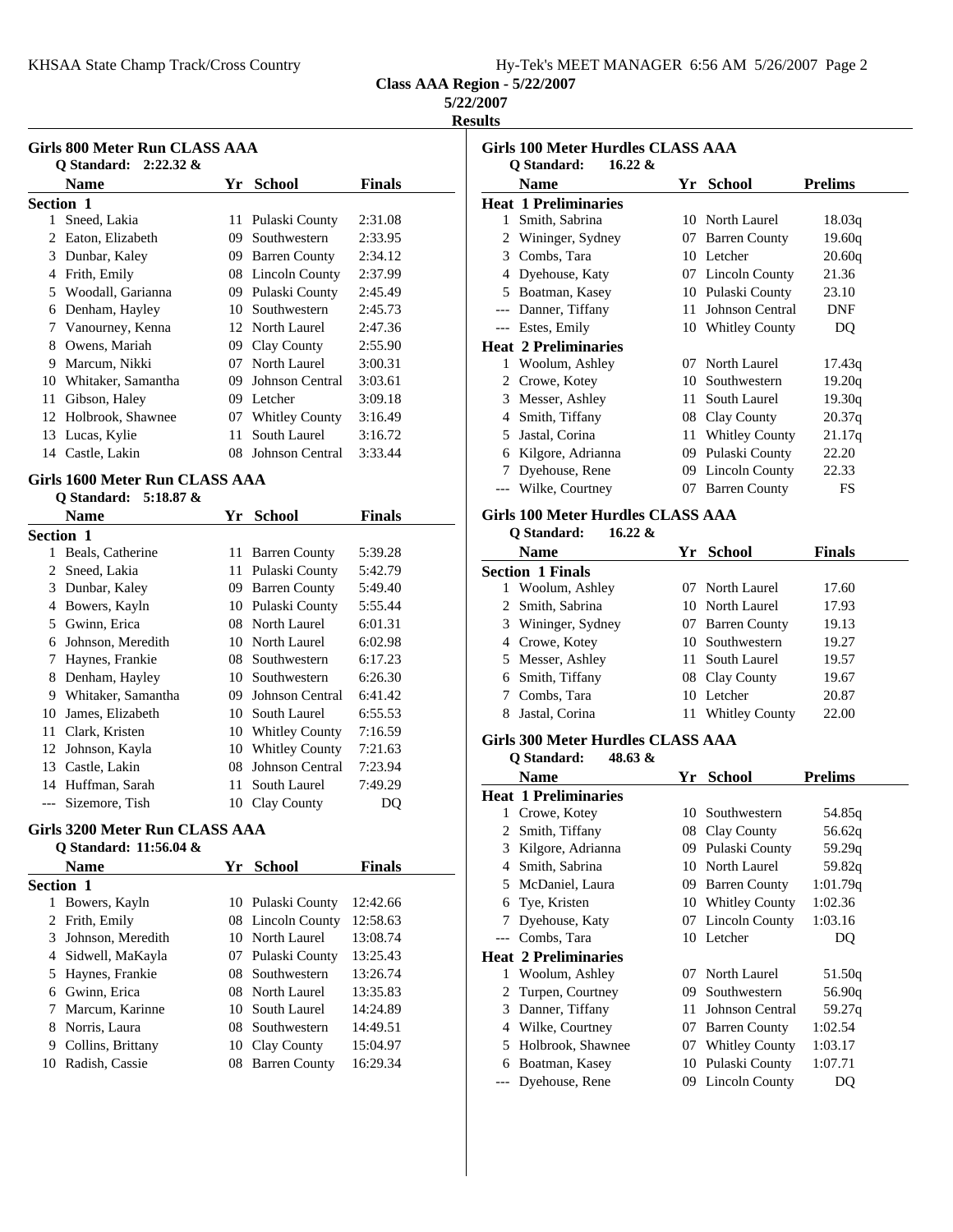|  | Hy-Tek's MEET MANAGER 6:56 AM 5/26/2007 Page 3 |  |  |
|--|------------------------------------------------|--|--|
|  |                                                |  |  |

#### **5/22/2007**

**Results**

|   | <b>Girls 300 Meter Hurdles CLASS AAA</b><br>$48.63 \&$<br>Q Standard: |    |                                               |                |
|---|-----------------------------------------------------------------------|----|-----------------------------------------------|----------------|
|   | Name                                                                  | Yr | <b>School</b>                                 | Finals         |
|   | <b>Section 1 Finals</b>                                               |    |                                               |                |
|   | 1 Woolum, Ashley                                                      |    | 07 North Laurel                               | 49.83          |
|   | 2 Turpen, Courtney                                                    |    | 09 Southwestern                               | 53.54          |
|   | 3 Smith, Tiffany                                                      |    | 08 Clay County                                | 54.70          |
|   | 4 Danner, Tiffany                                                     |    | 11 Johnson Central                            | 55.57          |
|   | 5 Crowe, Kotey                                                        |    | 10 Southwestern                               | 55.60          |
|   | 6 Smith, Sabrina                                                      |    | 10 North Laurel                               | 57.01          |
|   | 7 McDaniel, Laura                                                     |    | 09 Barren County                              | 57.41          |
|   | 8 Kilgore, Adrianna                                                   |    | 09 Pulaski County                             | 57.57          |
|   | Girls 4x100 Meter Relay CLASS AAA                                     |    |                                               |                |
|   | Q Standard:<br>51.46 &                                                |    |                                               |                |
|   | Team                                                                  |    | <b>Relay</b>                                  | <b>Prelims</b> |
|   | <b>Heat 1 Preliminaries</b>                                           |    |                                               |                |
|   | 1 Southwestern                                                        |    |                                               | 54.85g         |
|   | 1) Briones, Allison 10                                                |    | 2) Eaton, Elizabeth 09                        |                |
|   | 3) Haynes, Erica 10                                                   |    | 4) Fothergill, Devin 11                       |                |
|   | 2 Whitley County                                                      |    |                                               | 55.21q         |
|   | 1) Estes, Emily 10<br>3) Holbrook, Randal 11                          |    | 2) Estes, Sara 11<br>4) Patrick, Elizabeth 08 |                |
|   | 5) Jastal, Corina 11                                                  |    |                                               |                |
|   | 3 Clay County                                                         |    |                                               | 57.61q         |
|   | 1) Mills, Morgan 10                                                   |    | 2) Morris, Natalie 10                         |                |
|   | 3) Sizemore, Maggie 09                                                |    | 4) Smith, Blake 08                            |                |
|   | 5) Smith, Tiffany 08                                                  |    | 6) Wagers, Kendra 08                          |                |
|   | 7) Smith, Kayla 08                                                    |    | 8) Jackson, Morgan 09                         |                |
|   | 4 Johnson Central                                                     |    |                                               | 58.42q         |
|   | 1) Reno, Savannah 11                                                  |    | 2) Tiapo, Joyce 09                            |                |
|   | 3) Hyden, Kristy 10                                                   |    | 4) Mollett, Courtney 08                       |                |
|   | 5 Pulaski County                                                      |    |                                               | 1:02.32        |
|   | 1) Ratcliff, Shana 11                                                 |    | 2) Brock, Alyssa 09                           |                |
|   | 3) Akers, Shanan 11                                                   |    | 4) Kilgore, Adrianna 09                       |                |
|   | 5) Hendricks, Brittany 11                                             |    | 6) Hicks, Brittany 10                         |                |
|   | 7) Mounce, Jaala 10                                                   |    |                                               |                |
|   | <b>Heat 2 Preliminaries</b>                                           |    |                                               |                |
| 1 | <b>Barren County</b>                                                  |    |                                               | 54.32q         |
|   | 1) Salley, Brooke 09                                                  |    | 2) Jolly, Jessica 12                          |                |
|   | 3) Billingsley, Brittany 12                                           |    | 4) Groce, Cheyenne 09                         |                |
|   | 5) Wininger, Sydney 07                                                |    | 6) Roberts, Stephanie 09                      |                |
|   | 7) Townsend, Ayla 08                                                  |    | 8) Emmert, Allison 10                         |                |
| 2 | South Laurel                                                          |    |                                               | 57.16q         |
|   | 1) Mabson, Sabrina 10                                                 |    | 2) Lang, Cameron 08                           |                |
|   | 3) Messer, Ashley 11                                                  |    | 4) Mosley, Tiffany 12                         |                |
|   | 3 Letcher                                                             |    |                                               | 58.12g         |
|   | 1) Adams, Courtney 07                                                 |    | 2) Bates, Seirra 09                           |                |
|   | 3) Pigman, Megan 12                                                   |    | 4) Sergent, Stephanie 09                      |                |
|   | 4 North Laurel                                                        |    |                                               | 58.49q         |
|   | 1) Skiles, Andi 10                                                    |    | 2) Passow, Stephanie 09                       |                |
|   | 3) Marcum, Nikki 07                                                   |    | 4) Marcum, Whitney 10                         |                |
|   | 5) Egner, Tara 07                                                     |    | 6) Nicely, Cheyenne 07                        |                |
|   | 7) Cornett, Cassidy 10                                                |    | 8) Eversole, Kimberly 11                      |                |

| 5 | Lincoln County                           |                          | 1:01.63        |  |
|---|------------------------------------------|--------------------------|----------------|--|
|   | 1) Miller, Shakelia 12                   | 2) Leese, Andrea 08      |                |  |
|   | 3) Frith, Emily 08                       | 4) Elam, Taylor 07       |                |  |
|   | 5) Mullins, Kaila 06                     | 6) Smith, Carrie 07      |                |  |
|   |                                          |                          |                |  |
|   | <b>Girls 4x100 Meter Relay CLASS AAA</b> |                          |                |  |
|   | Q Standard:<br>51.46 &                   |                          |                |  |
|   | <b>Team</b>                              | <b>Relay</b>             | <b>Finals</b>  |  |
|   | <b>Section 1 Finals</b>                  |                          |                |  |
|   | 1 Barren County                          |                          | 54.35          |  |
|   | 1) Salley, Brooke 09                     | 2) Jolly, Jessica 12     |                |  |
|   | 3) Billingsley, Brittany 12              | 4) Groce, Cheyenne 09    |                |  |
|   | 5) Wininger, Sydney 07                   | 6) Roberts, Stephanie 09 |                |  |
|   | 7) Townsend, Ayla 08                     | 8) Emmert, Allison 10    |                |  |
|   | 2 Southwestern                           |                          | 54.52          |  |
|   | 1) Briones, Allison 10                   | 2) Eaton, Elizabeth 09   |                |  |
|   | 3) Haynes, Erica 10                      | 4) Fothergill, Devin 11  |                |  |
|   | 3 Whitley County                         |                          | 55.84          |  |
|   | 1) Estes, Emily 10                       | 2) Estes, Sara 11        |                |  |
|   | 3) Holbrook, Randal 11                   | 4) Patrick, Elizabeth 08 |                |  |
|   | 5) Jastal, Corina 11                     |                          |                |  |
|   | 4 South Laurel                           |                          | 57.16          |  |
|   | 1) Mabson, Sabrina 10                    | 2) Lang, Cameron 08      |                |  |
|   | 3) Messer, Ashley 11                     | 4) Mosley, Tiffany 12    |                |  |
| 5 | Johnson Central                          |                          | 57.49          |  |
|   | 1) Reno, Savannah 11                     | 2) Tiapo, Joyce 09       |                |  |
|   | 3) Hyden, Kristy 10                      | 4) Mollett, Courtney 08  |                |  |
|   | 6 North Laurel                           |                          | 58.16          |  |
|   | 1) Skiles, Andi 10                       | 2) Passow, Stephanie 09  |                |  |
|   | 3) Marcum, Nikki 07                      | 4) Marcum, Whitney 10    |                |  |
|   | 5) Egner, Tara 07                        | 6) Nicely, Cheyenne 07   |                |  |
|   | 7) Cornett, Cassidy 10                   | 8) Eversole, Kimberly 11 |                |  |
| 7 | Letcher                                  |                          | 58.86          |  |
|   | 1) Adams, Courtney 07                    | 2) Bates, Seirra 09      |                |  |
|   | 3) Pigman, Megan 12                      | 4) Sergent, Stephanie 09 |                |  |
|   | 8 Clay County                            |                          | 59.46          |  |
|   | 1) Mills, Morgan 10                      | 2) Morris, Natalie 10    |                |  |
|   | 3) Sizemore, Maggie 09                   | 4) Smith, Blake 08       |                |  |
|   | 5) Smith, Tiffany 08                     | 6) Wagers, Kendra 08     |                |  |
|   | 7) Smith, Kayla 08                       | 8) Jackson, Morgan 09    |                |  |
|   | Girls 4x200 Meter Relay CLASS AAA        |                          |                |  |
|   | Q Standard:<br>$1:47.50 \&$              |                          |                |  |
|   | Team                                     | <b>Relay</b>             | <b>Prelims</b> |  |
|   | <b>Heat 1 Preliminaries</b>              |                          |                |  |
|   | 1 Barren County                          |                          | 1:56.65q       |  |
|   | 1) Salley, Brooke 09                     | 2) King, Jessica 11      |                |  |
|   | 3) Billingsley, Brittany 12              | 4) Groce, Cheyenne 09    |                |  |
|   | 5) McDaniel, Laura 09                    | 6) Wininger, Sydney 07   |                |  |
|   | 7) Roberts, Stephanie 09                 | 8) Emmert, Allison 10    |                |  |
| 2 | Southwestern                             |                          | 1:56.88q       |  |

1) Briones, Allison 10 2) Harris, Taylor 10<br>3) McPherson, Emily 11 4) Haynes, Erica 10 3) McPherson, Emily 11

# 2 Southwestern 1<br>1) Briones, Allison 10 2) Harris, Taylor 10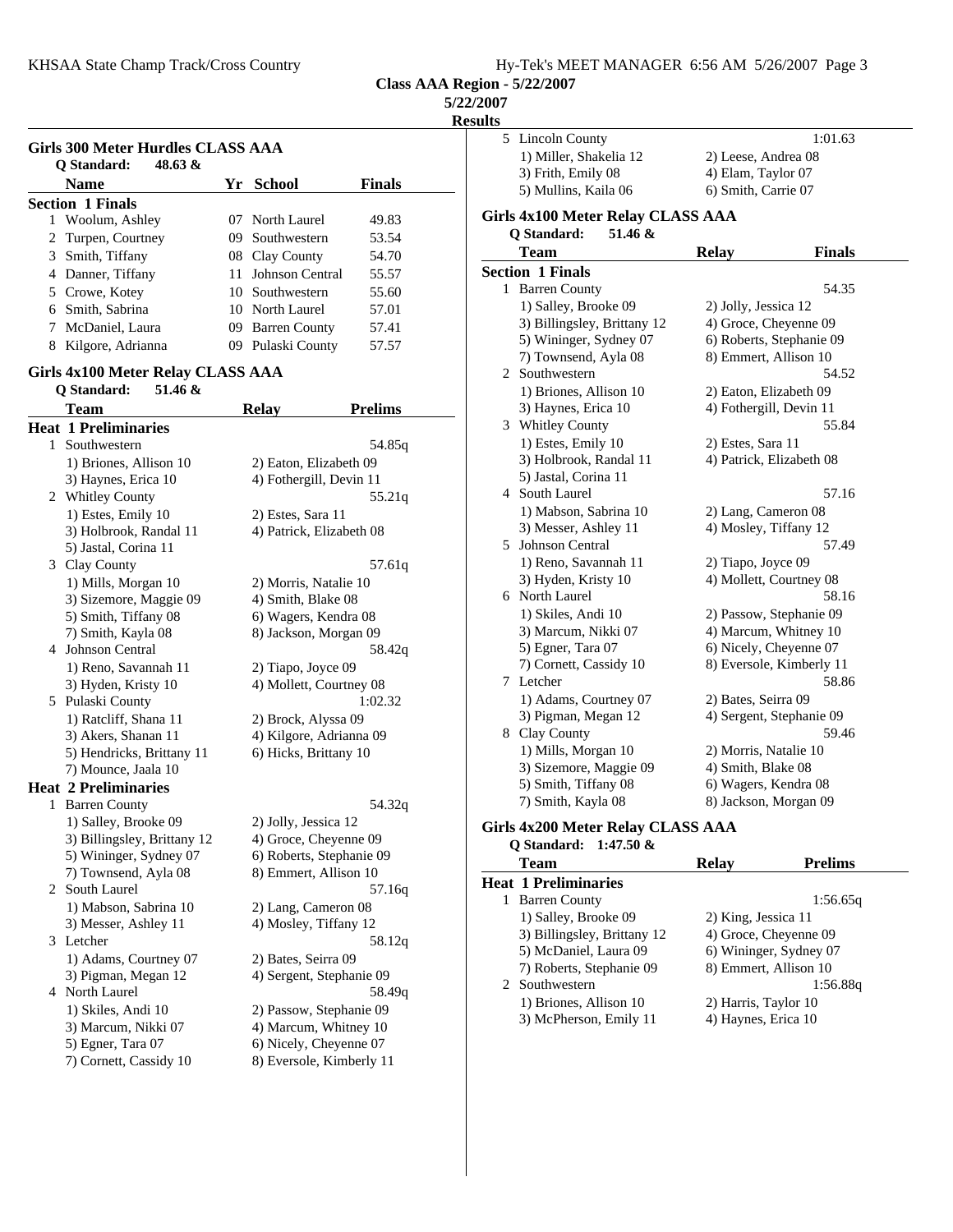| 5/22/2007      |
|----------------|
| <b>Results</b> |

|   |                             | Heat 1 Preliminaries  (Girls 4x200 Meter Relay CLASS AAA |
|---|-----------------------------|----------------------------------------------------------|
|   | Team                        | <b>Prelims</b><br><b>Relay</b>                           |
| 3 | Clay County                 | 2:00.05q                                                 |
|   | 1) Mills, Morgan 10         | 2) Morris, Natalie 10                                    |
|   | 3) Sizemore, Maggie 09      | 4) Smith, Tiffany 08                                     |
|   | 5) Jackson, Morgan 09       | 6) Smith, Kayla 08                                       |
|   | 7) Wagers, Kendra 08        | 8) Byrd, Tabitha 08                                      |
|   | 4 Lincoln County            | 2:04.75                                                  |
|   | 1) Davis, Amber 07          | 2) Elam, Taylor 07                                       |
|   | 3) Smith, Carrie 07         | 4) Mullins, Kaila 06                                     |
|   | 5) Winston, Kristin 07      | 6) Dyehouse, Rene 09                                     |
|   | 7) Frith, Emily 08          |                                                          |
| 5 | North Laurel                | 2:05.90                                                  |
|   | 1) Egner, Tara 07           | 2) Passow, Stephanie 09                                  |
|   | 3) Smith, Sabrina 10        | 4) Marcum, Whitney 10                                    |
|   | 5) Nicely, Cheyenne 07      | 6) Cornett, Cassidy 10                                   |
|   | 7) Eversole, Kendra 07      | 8) Harrison, Kaitlyn 07                                  |
|   | <b>Heat 2 Preliminaries</b> |                                                          |
| 1 | South Laurel                | 1:59.11q                                                 |
|   | 1) Mabson, Sabrina 10       | 2) Marcum, Kara 10                                       |
|   | 3) Messer, Ashley 11        | 4) Mosley, Tiffany 12                                    |
|   | 2 Whitley County            | 1:59.78q                                                 |
|   | 1) Estes, Emily 10          | 2) Estes, Sara 11                                        |
|   | 3) Holbrook, Randal 11      | 4) Jastal, Corina 11                                     |
|   | 5) Patrick, Elizabeth 08    | 6) Turner, Kendra 11                                     |
| 3 | Letcher                     | 2:00.44q                                                 |
|   | 1) Adams, Courtney 07       | 2) Bates, Seirra 09                                      |
|   | 3) Pigman, Megan 12         | 4) Sergent, Stephanie 09                                 |
|   | 4 Pulaski County            | 2:01.00q                                                 |
|   | 1) Vinovich, Sarah 11       | 2) Hendricks, Brittany 11                                |
|   | 3) Muse, Erin 11            | 4) Mounce, Jaala 10                                      |
|   | 5) Kilgore, Adrianna 09     | 6) Ratcliff, Shana 11                                    |
|   | 7) Hicks, Brittany 10       | 8) Akers, Shanan 11                                      |
| 5 | Johnson Central             | 2:02.19q                                                 |
|   | 1) Reno, Savannah 11        | 2) Tiapo, Joyce 09                                       |
|   | 3) Hyden, Kristy 10         | 4) Mollett, Courtney 08                                  |

#### **Girls 4x200 Meter Relay CLASS AAA Q Standard: 1:47.50 &**

| <b>Team</b>                 | <b>Relav</b>           | Finals  |
|-----------------------------|------------------------|---------|
| <b>Section 1 Finals</b>     |                        |         |
| <b>Barren County</b><br>1   |                        | 1:55.33 |
| 1) Salley, Brooke 09        | 2) Emmert, Allison 10  |         |
| 3) Billingsley, Brittany 12 | 4) Groce, Cheyenne 09  |         |
| 5) McDaniel, Laura 09       | 6) Wininger, Sydney 07 |         |
| 7) Roberts, Stephanie 09    |                        |         |
| 2 Southwestern              |                        | 1:56.56 |
| 1) Briones, Allison 10      | 2) Harris, Taylor 10   |         |
| 3) McPherson, Emily 11      | 4) Haynes, Erica 10    |         |
| South Laurel<br>3           |                        | 1:57.93 |
| 1) Mabson, Sabrina 10       | 2) Marcum, Kara 10     |         |
| 3) Messer, Ashley 11        | 4) Mosley, Tiffany 12  |         |
| <b>Whitley County</b><br>4  |                        | 1:59.83 |
| 1) Estes, Emily 10          | 2) Estes, Sara 11      |         |
| 3) Holbrook, Randal 11      | 4) Jastal, Corina 11   |         |
| 5) Patrick, Elizabeth 08    | 6) Turner, Kendra 11   |         |
|                             |                        |         |

| 11 L.Ə |                                      |                                |  |  |  |
|--------|--------------------------------------|--------------------------------|--|--|--|
| 5      | Johnson Central                      | 2:00.07                        |  |  |  |
|        | 1) Reno, Savannah 11                 | 2) Tiapo, Joyce 09             |  |  |  |
|        | 3) Hyden, Kristy 10                  | 4) Mollett, Courtney 08        |  |  |  |
| 6      | Pulaski County                       | 2:01.53                        |  |  |  |
|        | 1) Vinovich, Sarah 11                | 2) Hendricks, Brittany 11      |  |  |  |
|        | 3) Muse, Erin 11                     | 4) Mounce, Jaala 10            |  |  |  |
|        | 5) Kilgore, Adrianna 09              | 6) Ratcliff, Shana 11          |  |  |  |
|        | 7) Hicks, Brittany 10                | 8) Akers, Shanan 11            |  |  |  |
| 7      | Clay County                          | 2:02.70                        |  |  |  |
|        | 1) Mills, Morgan 10                  | 2) Morris, Natalie 10          |  |  |  |
|        | 3) Sizemore, Maggie 09               | 4) Smith, Tiffany 08           |  |  |  |
|        | 5) Jackson, Morgan 09                | 6) Smith, Kayla 08             |  |  |  |
|        | 7) Wagers, Kendra 08                 | 8) Byrd, Tabitha 08            |  |  |  |
|        |                                      |                                |  |  |  |
|        | Girls 4x400 Meter Relay CLASS AAA    |                                |  |  |  |
|        | Q Standard:<br>4:09.92 $\&$          |                                |  |  |  |
|        | Team                                 | <b>Relay</b><br><b>Prelims</b> |  |  |  |
|        | <b>Heat 1 Preliminaries</b>          |                                |  |  |  |
| 1      | Southwestern                         | 4:28.19q                       |  |  |  |
|        | 1) Briones, Allison 10               | 2) McPherson, Emily 11         |  |  |  |
|        | 3) Haynes, Erica 10                  | 4) Eaton, Elizabeth 09         |  |  |  |
| 2      | <b>Barren County</b>                 | 4:30.85q                       |  |  |  |
|        | 1) Beals, Catherine 11               | 2) Dunbar, Kaley 09            |  |  |  |
|        | 3) Beaty, Kaitlyn 10                 | 4) Salley, Brooke 09           |  |  |  |
|        | 5) King, Jessica 11                  | 6) Radish, Cassie 08           |  |  |  |
| 3      | Pulaski County                       | 4:50.47q                       |  |  |  |
|        | 1) Vinovich, Sarah 11                | 2) Muse, Erin 11               |  |  |  |
|        | 3) Mounce, Jaala 10                  | 4) Sidwell, MaKayla 07         |  |  |  |
|        | 5) Woodall, Garianna 09              | 6) Kilgore, Adrianna 09        |  |  |  |
|        | 7) Hendricks, Brittany 11            |                                |  |  |  |
|        | 4 Clay County                        | 5:25.21q                       |  |  |  |
|        | 1) Byrd, Tabitha 08                  | 2) Murray, Emma 08             |  |  |  |
|        | 3) Smith, Angela 09                  | 4) Wagers, Kendra 08           |  |  |  |
|        | 5) Jackson, Morgan 09                | 6) Morris, Natalie 10          |  |  |  |
|        | 7) Owens, Mariah 09                  | 8) Collins, Brittany 10        |  |  |  |
|        | North Laurel                         | DQ                             |  |  |  |
|        | 1) Hester, Melanie 11                | 2) Marcum, Whitney 10          |  |  |  |
|        | 3) Smith, Sabrina 10                 | 4) Marcum, Nikki 07            |  |  |  |
|        | 5) Vanourney, Kenna 12               | 6) Egner, Tara 07              |  |  |  |
|        | 7) Harrison, Kaitlyn 07              | 8) Nicely, Cheyenne 07         |  |  |  |
|        | Whitley County                       | DQ                             |  |  |  |
|        | 1) Arnold, Whitney 10                | 2) Johnson, Kayla 10           |  |  |  |
|        | 3) Tye, Kristen 10                   | 4) Worley, Leah 10             |  |  |  |
|        | 5) Keaton, Stephanie 10              | 6) Turner, Kendra 11           |  |  |  |
|        | Cirls 1v100 Motor Rolay CI ASS A A A |                                |  |  |  |

### **Girls 4x400 Meter Relay CLASS AAA**

| Q Standard: 4:09.92 &   |                        |                        |
|-------------------------|------------------------|------------------------|
| Team                    | Relav                  | Finals                 |
| <b>Section 1 Finals</b> |                        |                        |
| Southwestern            |                        | 4:28.19                |
| 1) Briones, Allison 10  |                        | 2) McPherson, Emily 11 |
| 3) Haynes, Erica 10     | 4) Eaton, Elizabeth 09 |                        |
| 2 Barren County         |                        | 4:30.85                |
| 1) Beals, Catherine 11  | 2) Dunbar, Kaley 09    |                        |
| 3) Beaty, Kaitlyn 10    | 4) Salley, Brooke 09   |                        |
| 5) King, Jessica 11     | 6) Radish, Cassie 08   |                        |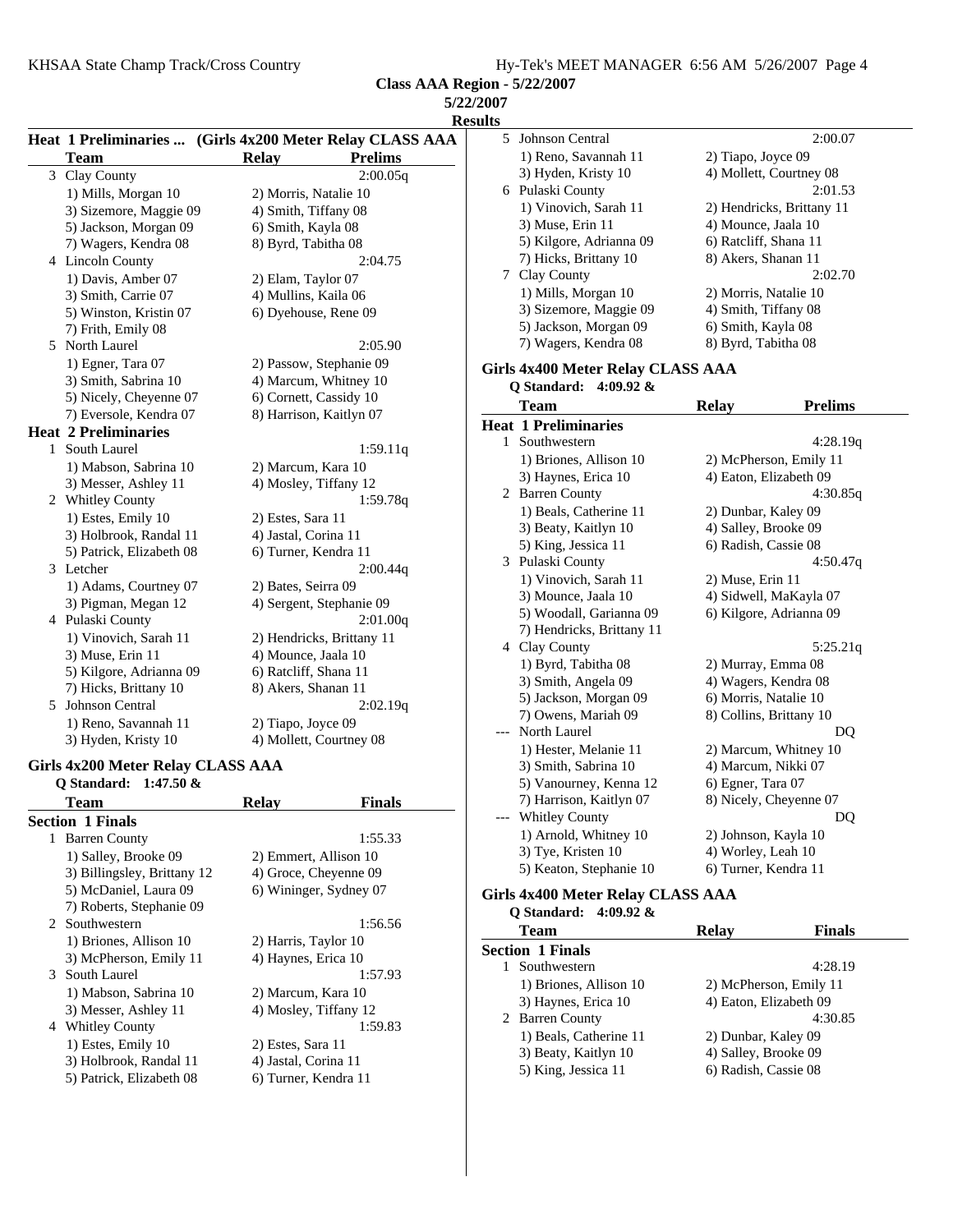| <b>5/22/2007</b> |  |  |
|------------------|--|--|
|                  |  |  |

| Section 1 Finals  (Girls 4x400 Meter Relay CLASS AAA) |                                                          |                         |                          |  |
|-------------------------------------------------------|----------------------------------------------------------|-------------------------|--------------------------|--|
|                                                       | T <u>eam</u>                                             | <b>Relay</b>            | Finals                   |  |
| 3                                                     | Pulaski County                                           |                         | 4:50.47                  |  |
|                                                       | 1) Vinovich, Sarah 11                                    | 2) Muse, Erin 11        |                          |  |
|                                                       | 3) Mounce, Jaala 10                                      | 4) Woodall, Garianna 09 |                          |  |
|                                                       | 5) Sidwell, MaKayla 07                                   | 6) Kilgore, Adrianna 09 |                          |  |
| 4                                                     | 7) Hendricks, Brittany 11<br>Clay County                 |                         | 5:25.21                  |  |
|                                                       | 1) Byrd, Tabitha 08                                      | 2) Owens, Mariah 09     |                          |  |
|                                                       | 3) Smith, Angela 09                                      | 4) Wagers, Kendra 08    |                          |  |
|                                                       | 5) Jackson, Morgan 09                                    | 6) Morris, Natalie 10   |                          |  |
|                                                       | 7) Murray, Emma 08                                       | 8) Collins, Brittany 10 |                          |  |
|                                                       | <b>Girls 4x800 Meter Relay CLASS AAA</b><br>$9:59.98 \&$ |                         |                          |  |
|                                                       | Q Standard:<br>Team                                      | <b>Relay</b>            | Finals                   |  |
|                                                       | <b>Section 1</b>                                         |                         |                          |  |
| 1                                                     | Pulaski County                                           |                         | 10:32.11                 |  |
|                                                       | 1) Sneed, Lakia 11                                       | 2) Bowers, Kayln 10     |                          |  |
|                                                       | 3) Sidwell, MaKayla 07                                   | 4) Woodall, Garianna 09 |                          |  |
|                                                       | 5) Vinovich, Sarah 11                                    | 6) Muse, Erin 11        |                          |  |
| 2                                                     | <b>Barren County</b>                                     |                         | 10:36.35                 |  |
|                                                       | 1) Radish, Cassie 08                                     | 2) Beaty, Kaitlyn 10    |                          |  |
|                                                       | 3) Dunbar, Kaley 09                                      | 4) Beals, Catherine 11  |                          |  |
|                                                       | 5) Salley, Brooke 09                                     |                         | 6) Thompson, Courtney 10 |  |
|                                                       | 7) King, Jessica 11                                      |                         |                          |  |
| 3                                                     | Southwestern                                             |                         | 10:40.82                 |  |
|                                                       | 1) McPherson, Emily 11                                   | 2) Denham, Hayley 10    |                          |  |
|                                                       | 3) Haynes, Frankie 08                                    | 4) Eaton, Elizabeth 09  |                          |  |
|                                                       | 4 North Laurel                                           |                         | 11:06.34                 |  |
|                                                       | 1) Gwinn, Erica 08                                       | 2) Johnson, Meredith 10 |                          |  |
|                                                       | 3) Vanourney, Kenna 12                                   | 4) Marcum, Nikki 07     |                          |  |
|                                                       | 5) Egner, Tara 07                                        | 6) Passow, Stephanie 09 |                          |  |
|                                                       | 7) Nicely, Cheyenne 07                                   | 8) Skiles, Andi 10      |                          |  |
| 5                                                     | South Laurel                                             |                         | 11:10.91                 |  |
|                                                       | 1) Marcum, Karinne 10                                    | 2) Huffman, Rebekah 10  |                          |  |
|                                                       | 3) James, Elizabeth 10                                   | 4) Marcum, Kara 10      |                          |  |
| 6                                                     | Clay County                                              |                         | 12:02.30                 |  |
|                                                       | 1) Collins, Brittany 10                                  | 2) Jackson, Morgan 09   |                          |  |
|                                                       | 3) Owens, Mariah 09                                      | 4) Sizemore, Tish 10    |                          |  |
|                                                       | 5) Byrd, Tabitha 08                                      | 6) Murray, Emma 08      |                          |  |
|                                                       | 7) Smith, Angela 09                                      | 8) Wagers, Kendra 08    |                          |  |
| 7                                                     | Whitley County                                           |                         | 12:59.07                 |  |
|                                                       | 1) Clark, Kristen 10                                     | 2) Johnson, Kayla 10    |                          |  |
|                                                       | 3) Tye, Kristen 10                                       | 4) Worley, Leah 10      |                          |  |
|                                                       | 5) Keaton, Stephanie 10                                  | 6) Arnold, Whitney 10   |                          |  |

#### **Boys 100 Meter Dash CLASS AAA**

| 11.25 $\&$<br>Q Standard:   |                    |                |
|-----------------------------|--------------------|----------------|
| <b>Name</b>                 | Yr School          | <b>Prelims</b> |
| <b>Heat 1 Preliminaries</b> |                    |                |
| 1 Compton, Nick             | 11 Barren County   | 11.66g         |
| 2 Gibson, Cody              | 12 Southwestern    | 11.93q         |
| 3 Hooker, John              | 08 Clay County     | 12.06q         |
| 4 Lyon, Steven              | 12 Johnson Central | 12.33          |
| 5 Lawson, Tommy             | 12 North Laurel    | 12.43          |

**Results Heat 2 Preliminaries** 1 Canada, Aaron 12 Whitley County 11.64q 2 Todd, Jimmy 11 Pulaski County 11.87q 3 Wurschmidt, Kevin 10 Letcher 12.14 4 Nelson, Kendall 10 North Laurel 12.27 5 Sandlin, Justin 12 Clay County 12.54 6 12.97 Lynn, Coty 10 Barren County 7 Beeding, Ryne 08 Lincoln County 13.97 **Heat 3 Preliminaries** 1 Hines, Winston 10 Pulaski County 11.80q 2 Quinn, Cody 11 South Laurel 12.10q 3 Mitchell, Anthony 10 Southwestern 12.13q 4 Grim, Shawn 10 Johnson Central 12.16 5 Rider, Anthony 10 Whitley County 12.53 6 12.67 Gose, James 09 Letcher **Boys 100 Meter Dash CLASS AAA Q Standard: 11.25 & Name Finals Property Property Property Property Property Property Property Property Property Property Property Property Property Property Property Property Property Property Propert Section 1 Finals** 1 Compton, Nick 11 Barren County 11.60 2 Gibson, Cody 12 Southwestern 11.70 3 Canada, Aaron 12 Whitley County 11.84 4 Hines, Winston 10 Pulaski County 11.94 5 Todd, Jimmy 11 Pulaski County 12.07 6 12.10 Mitchell, Anthony 10 Southwestern 7 Hooker, John 08 Clay County 12.20 8 Quinn, Cody 11 South Laurel 12.40 **Boys 200 Meter Dash CLASS AAA Q Standard: 22.89 & Name Prelims Prelims Heat 1 Preliminaries** 10 Pulaski County 24.06q 2 Todd, Jimmy 11 Pulaski County 24.13q 3 Little, Micheal 12 Southwestern 24.49q 4 Wurschmidt, Kevin 10 Letcher 24.80q 5 Lawson, Tommy 12 North Laurel 25.00 6 25.20 Aquino, Kristopher 09 Barren County 7 Caudill, Zachary 09 Johnson Central 25.63 **Heat 2 Preliminaries** 1 Canada, Aaron 12 Whitley County 23.19q 2 Mitchell, Anthony 10 Southwestern 23.89q 3 Rice, Cameron 11 Clay County 24.62q 4 24.73q Welch, Ian 09 Johnson Central 5 Sandlin, Justin 12 Clay County 25.25 6 25.41 Phillips, Stacy 11 Letcher 7 Nelson, Kendall 10 North Laurel 25.54

#### **Boys 200 Meter Dash CLASS AAA**

**Q Standard: 22.89 & Name Finals Property Property Property Property Property Property Property Property Property Property Property Property Property Property Property Property Property Property Propert Section 1 Finals** 1 Canada, Aaron 12 Whitley County 23.38 2 Mitchell, Anthony 10 Southwestern 23.91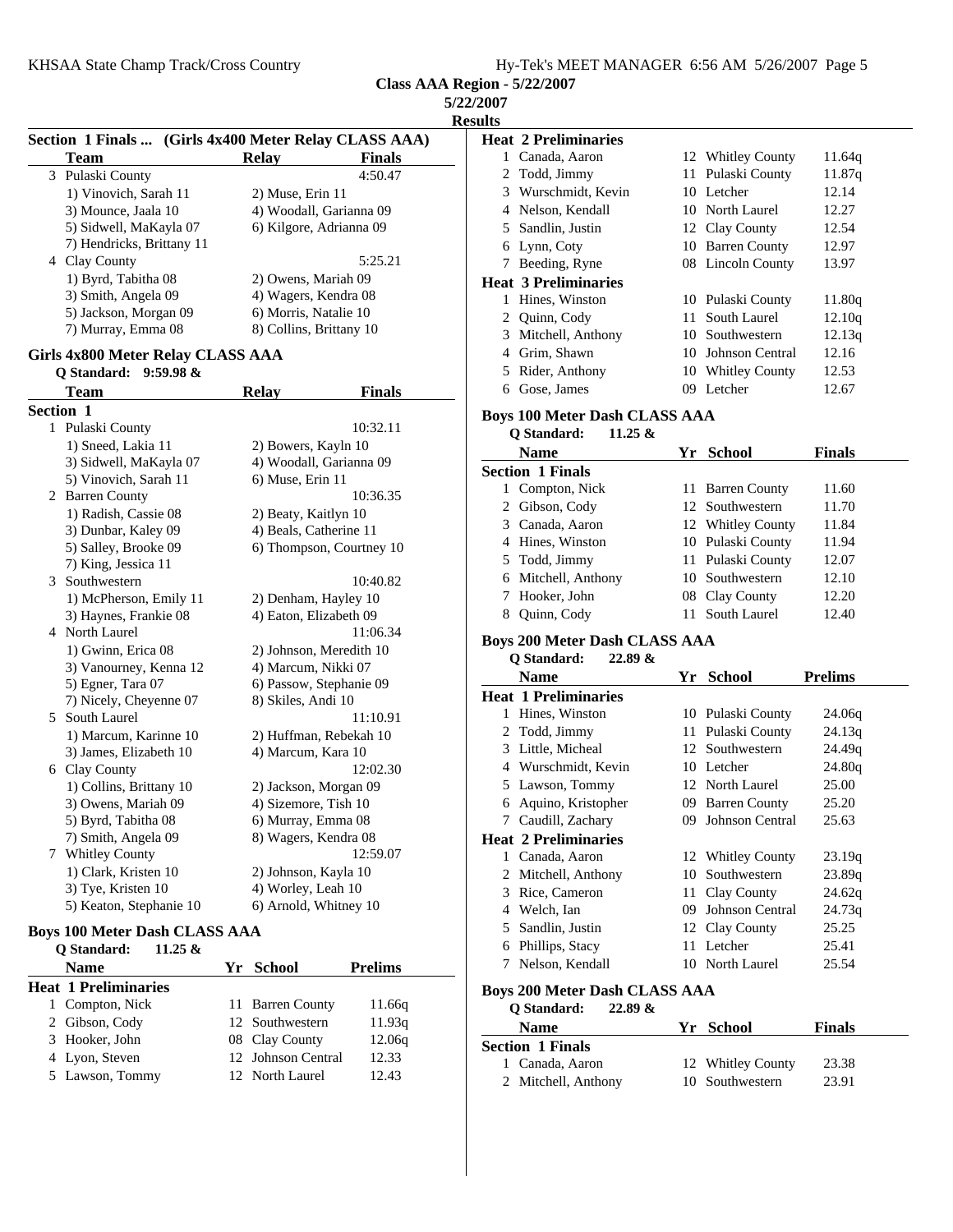**Class AAA Region - 5/22/2007**

**5/22/2007**

| <b>sesults</b><br>к |
|---------------------|
|---------------------|

|                                     | Section 1 Finals  (Boys 200 Meter Dash CLASS AAA) |      |                        |                |  |
|-------------------------------------|---------------------------------------------------|------|------------------------|----------------|--|
|                                     | <b>Name</b>                                       |      | Yr School              | <b>Finals</b>  |  |
|                                     | 3 Todd, Jimmy                                     | 11-  | Pulaski County         | 24.11          |  |
|                                     | 4 Hines, Winston                                  |      | 10 Pulaski County      | 24.25          |  |
|                                     | 5 Wurschmidt, Kevin                               |      | 10 Letcher             | 24.51          |  |
|                                     | 6 Little, Micheal                                 |      | 12 Southwestern        | 24.71          |  |
|                                     | 7 Rice, Cameron                                   | 11   | Clay County            | 24.85          |  |
|                                     | 8 Welch, Ian                                      | 09   | <b>Johnson Central</b> | 25.08          |  |
|                                     | <b>Boys 400 Meter Dash CLASS AAA</b>              |      |                        |                |  |
|                                     | <b>Q</b> Standard:<br>51.11 &                     |      |                        |                |  |
|                                     | <b>Name</b>                                       | Yr   | <b>School</b>          | <b>Prelims</b> |  |
|                                     | <b>Heat 1 Preliminaries</b>                       |      |                        |                |  |
|                                     | 1 Wilkinson, Jordan                               |      | 11 Lincoln County      | 53.89q         |  |
|                                     | 2 Garrison, Jeremy                                |      | 10 Clay County         | 54.62q         |  |
|                                     | 3 Capps, Calvin                                   |      | 12 Whitley County      | 54.82q         |  |
|                                     | 4 Trosper, Nick                                   | 11 - | South Laurel           | 54.92q         |  |
| 5                                   | Todd, Jimmy                                       |      | 11 Pulaski County      | 55.39q         |  |
|                                     | 6 Rink, Chris                                     |      | 12 Southwestern        | 56.22          |  |
|                                     | 7 Matthews, Greg                                  |      | 10 Barren County       | 57.19          |  |
|                                     | 8 Hubbard, Jeremy                                 |      | 08 North Laurel        | 1:07.00        |  |
|                                     | <b>Heat 2 Preliminaries</b>                       |      |                        |                |  |
|                                     | 1 Moore, Jonathon                                 |      | 09 Pulaski County      | 55.15q         |  |
|                                     | 2 Holman, Sidney                                  |      | 12 Barren County       | 55.18q         |  |
|                                     | 3 Thacker, Kyle                                   |      | 12 Southwestern        | 55.69q         |  |
|                                     | 4 Johnson, Devin                                  |      | 11 Letcher             | 58.19          |  |
|                                     | 5 Sizemore, Jeremy                                |      | 12 Clay County         | 58.29          |  |
|                                     | 6 Inman, Brandon                                  |      | 09 Whitley County      | 1:00.09        |  |
|                                     | 7 Watson, Daniel                                  | 11   | North Laurel           | 1:02.76        |  |
|                                     | 8 Craft, Josh                                     |      | 09 Letcher             | 1:02.79        |  |
|                                     | <b>Boys 400 Meter Dash CLASS AAA</b>              |      |                        |                |  |
|                                     | Q Standard:<br>51.11 &                            |      |                        |                |  |
|                                     | Name                                              |      | Yr School              | Finals         |  |
|                                     | <b>Section 1 Finals</b>                           |      |                        |                |  |
| 1                                   | Garrison, Jeremy                                  |      | 10 Clay County         | 52.37          |  |
|                                     | 2 Wilkinson, Jordan                               |      | 11 Lincoln County      | 52.41          |  |
|                                     | 3 Capps, Calvin                                   |      | 12 Whitley County      | 53.67          |  |
|                                     | 4 Holman, Sidney                                  |      | 12 Barren County       | 53.77          |  |
| 5                                   | Moore, Jonathon                                   |      | 09 Pulaski County      | 54.57          |  |
|                                     | 6 Thacker, Kyle                                   |      | 12 Southwestern        | 54.64          |  |
| 7                                   | Trosper, Nick                                     | 11   | South Laurel           | 54.84          |  |
|                                     | 8 Todd, Jimmy                                     |      | 11 Pulaski County      | 55.01          |  |
| <b>Boys 800 Meter Run CLASS AAA</b> |                                                   |      |                        |                |  |
| Q Standard: 1:59.81 &               |                                                   |      |                        |                |  |
|                                     | <b>Name</b>                                       |      | Yr School              | <b>Finals</b>  |  |
| Section 1                           |                                                   |      |                        |                |  |
|                                     | 1 Denham, Eric                                    |      | 12 Southwestern        | 1:59.94        |  |

2 Jones, Trevor 10 Southwestern 2:01.81 3 Dobbs, Chase 12 Pulaski County 2:06.15 4 Roaden, Jared 12 Whitley County 2:10.78 5 Moore, Jonathon 09 Pulaski County 2:13.79 6 2:20.93 Emmert, Nathan 10 Barren County 7 Randolph, Gregory 07 North Laurel 2:20.99 8 Danner, Matt 08 Johnson Central 2:27.67

| 9  | Combs, Cruiz                  |     | 08 Letcher           | 2:32.27       |  |
|----|-------------------------------|-----|----------------------|---------------|--|
| 10 | Siler, Justin                 |     | 10 Whitley County    | 2:32.41       |  |
| 11 | Craft, Josh                   | 09  | Letcher              | 2:32.51       |  |
|    | 12 Lackey, Travis             | 08. | Johnson Central      | 2:41.75       |  |
|    | 13 Hinkle, TJ                 | 09. | North Laurel         | 3:10.98       |  |
|    | Boys 1600 Meter Run CLASS AAA |     |                      |               |  |
|    | O Standard: $4:27.95 \&$      |     |                      |               |  |
|    | Name                          | Yr  | <b>School</b>        | <b>Finals</b> |  |
|    | <b>Section 1</b>              |     |                      |               |  |
| 1  | Belwood, Jacob                | 11  | Southwestern         | 4:39.66       |  |
| 2  | Rhode, Sabastian              | 10  | Southwestern         | 4:44.36       |  |
| 3  | McQueen, Craig                |     | 10 Pulaski County    | 4:56.31       |  |
| 4  | Sanders, Eric                 |     | 09 Lincoln County    | 4:59.08       |  |
| 5  | Eads, Michael                 |     | 08 Pulaski County    | 5:00.64       |  |
| 6  | Beals, Campbell               | 10  | <b>Barren County</b> | 5:02.71       |  |
|    | Langdon, Matt                 | 11- | Clay County          | 5:15.96       |  |
|    |                               |     |                      |               |  |

|           | Name              | Yr. | <b>School</b>         | <b>Finals</b> |
|-----------|-------------------|-----|-----------------------|---------------|
| Section 1 |                   |     |                       |               |
| 1         | Belwood, Jacob    | 11  | Southwestern          | 4:39.66       |
| 2         | Rhode, Sabastian  |     | 10 Southwestern       | 4:44.36       |
| 3         | McQueen, Craig    |     | 10 Pulaski County     | 4:56.31       |
| 4         | Sanders, Eric     |     | 09 Lincoln County     | 4:59.08       |
| 5         | Eads, Michael     |     | 08 Pulaski County     | 5:00.64       |
| 6         | Beals, Campbell   |     | 10 Barren County      | 5:02.71       |
| 7         | Langdon, Matt     |     | 11 Clay County        | 5:15.96       |
| 8         | Randolph, Gregory |     | 07 North Laurel       | 5:23.33       |
| 9         | Powers, Josh      |     | 12 Whitley County     | 5:30.24       |
| 10        | Hamblin, Joshua   | 11- | <b>Whitley County</b> | 5:37.95       |
| 11        | Metzger, Ryan     | 09  | <b>Barren County</b>  | 5:45.56       |
| 12        | Combs, Cruiz      |     | 08 Letcher            | 5:49.53       |
| 13        | Morgan, Kevin     | 10  | South Laurel          | 6:07.31       |
| 14        | Nelson, Aaron     | 07  | North Laurel          | 6:55.86       |
|           |                   |     |                       |               |

# **Boys 3200 Meter Run CLASS AAA**

**Q Standard: 9:50.53 &**

|    | Name              | Yr  | School                | <b>Finals</b> |
|----|-------------------|-----|-----------------------|---------------|
|    | <b>Section 1</b>  |     |                       |               |
|    | Rhode, Sabastian  |     | 10 Southwestern       | 10:22.72      |
| 2  | Belwood, Jacob    | 11. | Southwestern          | 10:24.12      |
| 3  | Sanders, Eric     |     | 09 Lincoln County     | 11:06.63      |
| 4  | Eads, Michael     |     | 08 Pulaski County     | 11:11.57      |
| 5  | Brumley, Justin   |     | 10 Pulaski County     | 11:31.69      |
| 6  | Beals, Campbell   |     | 10 Barren County      | 11:44.77      |
|    | Randolph, Gregory |     | 07 North Laurel       | 11:44.83      |
| 8  | Lauderdale, Colin | 10. | South Laurel          | 12:29.98      |
| 9  | Ellis III, Trey   |     | 12 South Laurel       | 12:33.38      |
| 10 | Siler, Justin     |     | 10 Whitley County     | 12:56.17      |
| 11 | Metzger, Ryan     | 09  | <b>Barren County</b>  | 12:57.44      |
|    | 12 Vaughn, Andrew |     | 12 Clay County        | 13:35.18      |
| 13 | Walden, Jimmy     | 09  | <b>Whitley County</b> | 14:55.69      |
|    |                   |     |                       |               |

#### **Boys 110 Meter Hurdles CLASS AAA**

| 15.64 $\&$<br><b>Q</b> Standard: |                   |                |
|----------------------------------|-------------------|----------------|
| <b>Name</b>                      | Yr School         | <b>Prelims</b> |
| <b>Heat 1 Preliminaries</b>      |                   |                |
| Rogers, Kyle                     | 12 Southwestern   | 16.67q         |
| 2 Muse, Chris                    | 09 Pulaski County | 16.91q         |
| 3 Honeycutt, Daniel              | 12 Barren County  | 17.11q         |
| 4 Uhlig, Ty                      | 12 Southwestern   | 18.94g         |
| 5 Hoyle, Jason                   | 11 South Laurel   | 19.31q         |
| 6 Worley, David                  | 12 Whitley County | 19.34g         |
|                                  |                   |                |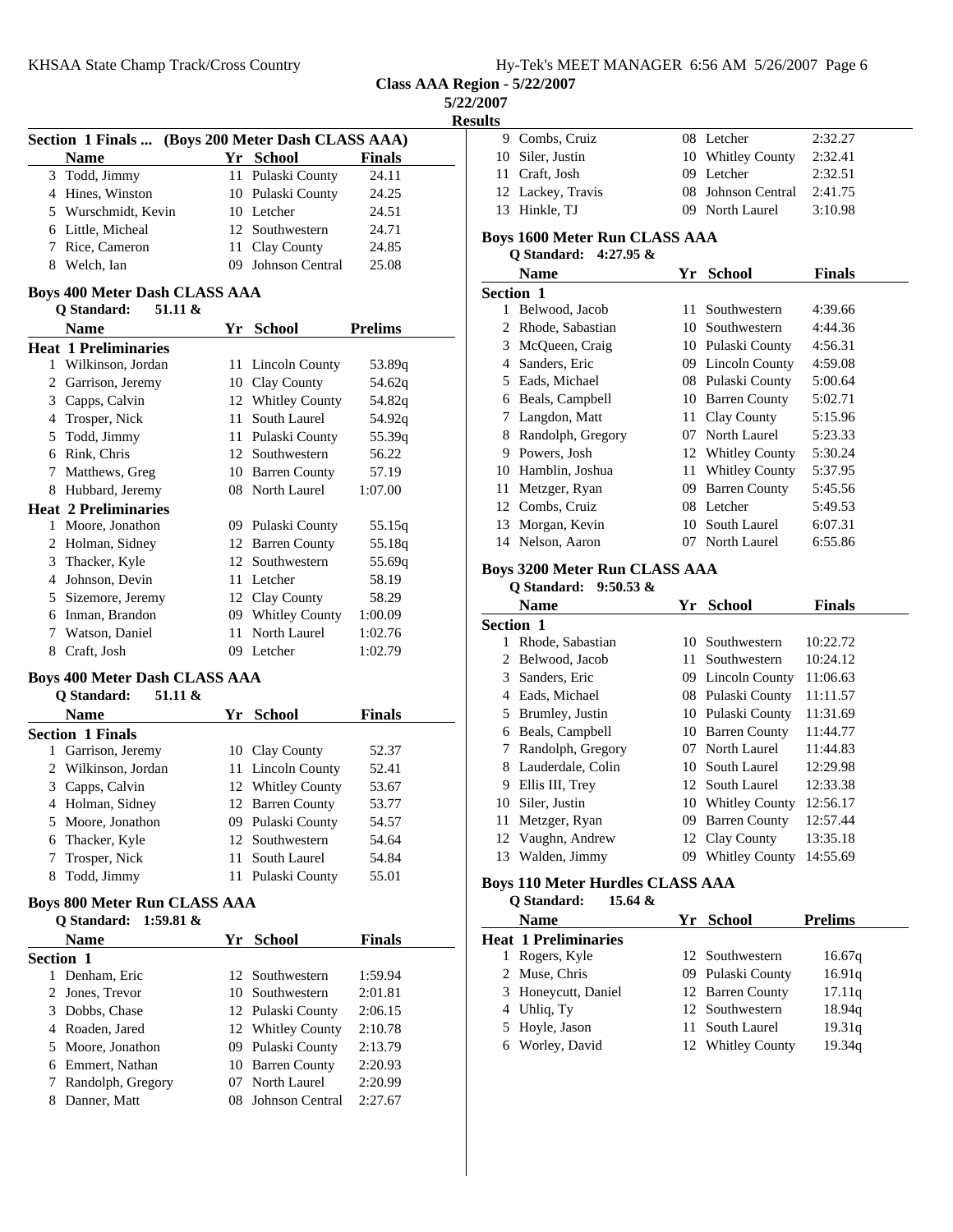**5/22/2007**

**Results**

| <b>Boys 110 Meter Hurdles CLASS AAA</b><br>Q Standard:<br>15.64 & |                                                                      |    |                         |                |
|-------------------------------------------------------------------|----------------------------------------------------------------------|----|-------------------------|----------------|
|                                                                   | <b>Name</b>                                                          |    | Yr School               | <b>Finals</b>  |
|                                                                   | <b>Section 1 Finals</b>                                              |    |                         |                |
|                                                                   | 1 Rogers, Kyle                                                       |    | 12 Southwestern         | 16.67          |
|                                                                   | 2 Muse, Chris                                                        |    | 09 Pulaski County       | 16.91          |
|                                                                   | 3 Honeycutt, Daniel                                                  |    | 12 Barren County        | 17.11          |
|                                                                   | 4 Uhliq, Ty                                                          |    | 12 Southwestern         | 18.94          |
|                                                                   | 5 Hoyle, Jason                                                       |    | 11 South Laurel         | 19.31          |
|                                                                   | 6 Worley, David                                                      |    | 12 Whitley County       | 19.34          |
|                                                                   |                                                                      |    |                         |                |
|                                                                   | <b>Boys 300 Meter Hurdles CLASS AAA</b>                              |    |                         |                |
|                                                                   | O Standard:<br>41.09 $\&$                                            |    |                         |                |
|                                                                   | Name                                                                 |    | Yr School               | <b>Prelims</b> |
|                                                                   | <b>Heat 1 Preliminaries</b>                                          |    |                         |                |
|                                                                   | 1 Rice, Cameron                                                      |    | 11 Clay County          | 44.01q         |
|                                                                   | 2 Rogers, Kyle                                                       |    | 12 Southwestern         | 44.08g         |
|                                                                   | 3 Honeycutt, Daniel                                                  |    | 12 Barren County        | 44.51q         |
|                                                                   | 4 DeCross, Zach                                                      |    | 11 Pulaski County       | 45.38q         |
|                                                                   | --- St Arnault, Nathan                                               |    | 10 Letcher              | DQ             |
|                                                                   | <b>Heat 2 Preliminaries</b>                                          |    |                         |                |
|                                                                   | 1 Muse, Chris                                                        |    | 09 Pulaski County       | 43.37q         |
|                                                                   | 2 Mosley, Caleb                                                      |    | 10 North Laurel         | 44.10q         |
|                                                                   | 3 Worley, David                                                      |    | 12 Whitley County       | 47.74q         |
|                                                                   | 4 Uhliq, Ty                                                          | 12 | Southwestern            | 49.14q         |
|                                                                   | 5 Edwards, Cody                                                      |    | 09 Barren County        | 51.31          |
|                                                                   | <b>Boys 300 Meter Hurdles CLASS AAA</b><br>O Standard:<br>41.09 $\&$ |    |                         |                |
|                                                                   | <b>Name</b>                                                          |    | Yr School               | <b>Finals</b>  |
|                                                                   | <b>Section 1 Finals</b>                                              |    |                         |                |
| 1                                                                 | Honeycutt, Daniel                                                    |    | 12 Barren County        | 43.61          |
|                                                                   | 2 Rice, Cameron                                                      |    | 11 Clay County          | 43.74          |
|                                                                   | 3 Muse, Chris                                                        |    | 09 Pulaski County       | 44.31          |
|                                                                   | 4 Uhliq, Ty                                                          |    | 12 Southwestern         | 44.78          |
|                                                                   | 5 DeCross, Zach                                                      |    | 11 Pulaski County       | 45.14          |
|                                                                   | 6 Mosley, Caleb                                                      |    | 10 North Laurel         | 46.78          |
| 7                                                                 | Rogers, Kyle                                                         |    | 12 Southwestern         | 47.78          |
|                                                                   | 8 Worley, David                                                      |    | 12 Whitley County       | 48.55          |
|                                                                   |                                                                      |    |                         |                |
|                                                                   | <b>Boys 4x100 Meter Relay CLASS AAA</b>                              |    |                         |                |
|                                                                   | <b>Q</b> Standard:<br>44.24 &                                        |    |                         |                |
|                                                                   | <b>Team</b>                                                          |    | Relay                   | <b>Prelims</b> |
|                                                                   | <b>Heat 1 Preliminaries</b><br>1 Whitley County                      |    |                         | 45.41q         |
|                                                                   | 1) Roaden, Jared 12                                                  |    | $2)$ Wynn, Josh 09      |                |
|                                                                   | 3) Capps, Calvin 12                                                  |    | 4) Canada, Aaron 12     |                |
|                                                                   | 5) Rider, Anthony 10                                                 |    | 6) Powers, Jason 10     |                |
|                                                                   | 7) Wilson, Nick 10                                                   |    | 8) Wilson, Nate 10      |                |
|                                                                   | 2 Southwestern                                                       |    |                         | 45.94q         |
|                                                                   | 1) Gibson, Cody 12                                                   |    | 2) White, Adam 11       |                |
|                                                                   | 3) Brooks, Kodi 11                                                   |    | 4) Mitchell, Anthony 10 |                |
|                                                                   | 5) Hutchinson, Fred 11                                               |    | 6) King, Jake 10        |                |
|                                                                   |                                                                      |    |                         |                |

| 3 | Johnson Central                    | 46.18q                  |
|---|------------------------------------|-------------------------|
|   | 1) Caudill, Zachary 09             | 2) Grim, Shawn 10       |
|   | 3) Lyon, Steven 12                 | 4) Welch, Ian 09        |
| 4 | <b>Barren County</b>               | 46.78q                  |
|   | 1) Aquino, Kristopher 09           | $2)$ Lynn, Coty 10      |
|   | 3) Austin, Zach 11                 | 4) Compton, Nick 11     |
|   | 5) Honeycutt, Daniel 12            | 6) Mitchell, Matt 11    |
|   | 7) Holman, Sidney 12               | 8) Austin, Taylor 08    |
|   | 5 Clay County                      | 47.61q                  |
|   | 1) Hooker, John 08                 | 2) Miller, CJ 08        |
|   | 3) Sandlin, Justin 12              | 4) Smith, Dustin 11     |
|   | 5) Campbell, Raleigh 12            | 6) Garrison, Jeremy 10  |
|   | 7) Rice, Cameron 11                | 8) Sizemore, Jeremy 12  |
|   | 6 Letcher                          | 48.31q                  |
|   | 1) Johnson, Devin 11               | 2) Gose, James 09       |
|   | 3) Wurschmidt, Kevin 10            | 4) Phillips, Stacy 11   |
| 7 | Pulaski County                     | 53.02g                  |
|   | 1) DeCross, Zach 11                | 2) Whitis, Shawn 11     |
|   | 3) Thomas, Eric 11                 | 4) White, RC 09         |
|   | 5) Gilliam, Jordan 11              | 6) Haught, Josh 11      |
|   | 7) Polston, Clinton 10             |                         |
|   | 8 North Laurel                     | 56.42g                  |
|   | 1) Parrott, Keith 10               | 2) Robinson, Ben 11     |
|   | 3) Lewis, Wade 07                  | 4) Rednour, Jonathon 08 |
|   | 5) Hubbard, Jeremy 08              | 6) Nelson, Aaron 07     |
|   | $\sim$ 4-100 Meter Delay CLACC AAA |                         |

#### **Boys 4x100 Meter Relay CLASS AAA**

| 44.24 &<br>Q Standard: |                          |                         |               |  |
|------------------------|--------------------------|-------------------------|---------------|--|
|                        | Team                     | <b>Relay</b>            | <b>Finals</b> |  |
|                        | <b>Section 1 Finals</b>  |                         |               |  |
| 1                      | <b>Whitley County</b>    |                         | 45.41         |  |
|                        | 1) Roaden, Jared 12      | $2)$ Wynn, Josh 09      |               |  |
|                        | 3) Capps, Calvin 12      | 4) Canada, Aaron 12     |               |  |
|                        | 5) Rider, Anthony 10     | 6) Powers, Jason 10     |               |  |
|                        | 7) Wilson, Nick 10       | 8) Wilson, Nate 10      |               |  |
| $\mathfrak{D}$         | Southwestern             |                         | 45.94         |  |
|                        | 1) Gibson, Cody 12       | 2) White, Adam 11       |               |  |
|                        | 3) Brooks, Kodi 11       | 4) Mitchell, Anthony 10 |               |  |
|                        | 5) Hutchinson, Fred 11   | 6) King, Jake 10        |               |  |
| 3                      | Johnson Central          |                         | 46.18         |  |
|                        | 1) Caudill, Zachary 09   | 2) Grim, Shawn 10       |               |  |
|                        | 3) Lyon, Steven 12       | 4) Welch, Ian 09        |               |  |
| 4                      | <b>Barren County</b>     |                         | 46.78         |  |
|                        | 1) Aquino, Kristopher 09 | $2)$ Lynn, Coty 10      |               |  |
|                        | 3) Austin, Zach 11       | 4) Compton, Nick 11     |               |  |
|                        | 5) Honeycutt, Daniel 12  | 6) Mitchell, Matt 11    |               |  |
|                        | 7) Holman, Sidney 12     | 8) Austin, Taylor 08    |               |  |
| 5.                     | Clay County              |                         | 47.61         |  |
|                        | 1) Hooker, John 08       | 2) Miller, CJ 08        |               |  |
|                        | 3) Sandlin, Justin 12    | 4) Smith, Dustin 11     |               |  |
|                        | 5) Campbell, Raleigh 12  | 6) Garrison, Jeremy 10  |               |  |
|                        | 7) Rice, Cameron 11      | 8) Sizemore, Jeremy 12  |               |  |
|                        | 6 Letcher                |                         | 48.31         |  |
|                        | 1) Johnson, Devin 11     | 2) Gose, James 09       |               |  |
|                        | 3) Wurschmidt, Kevin 10  | 4) Phillips, Stacy 11   |               |  |
|                        |                          |                         |               |  |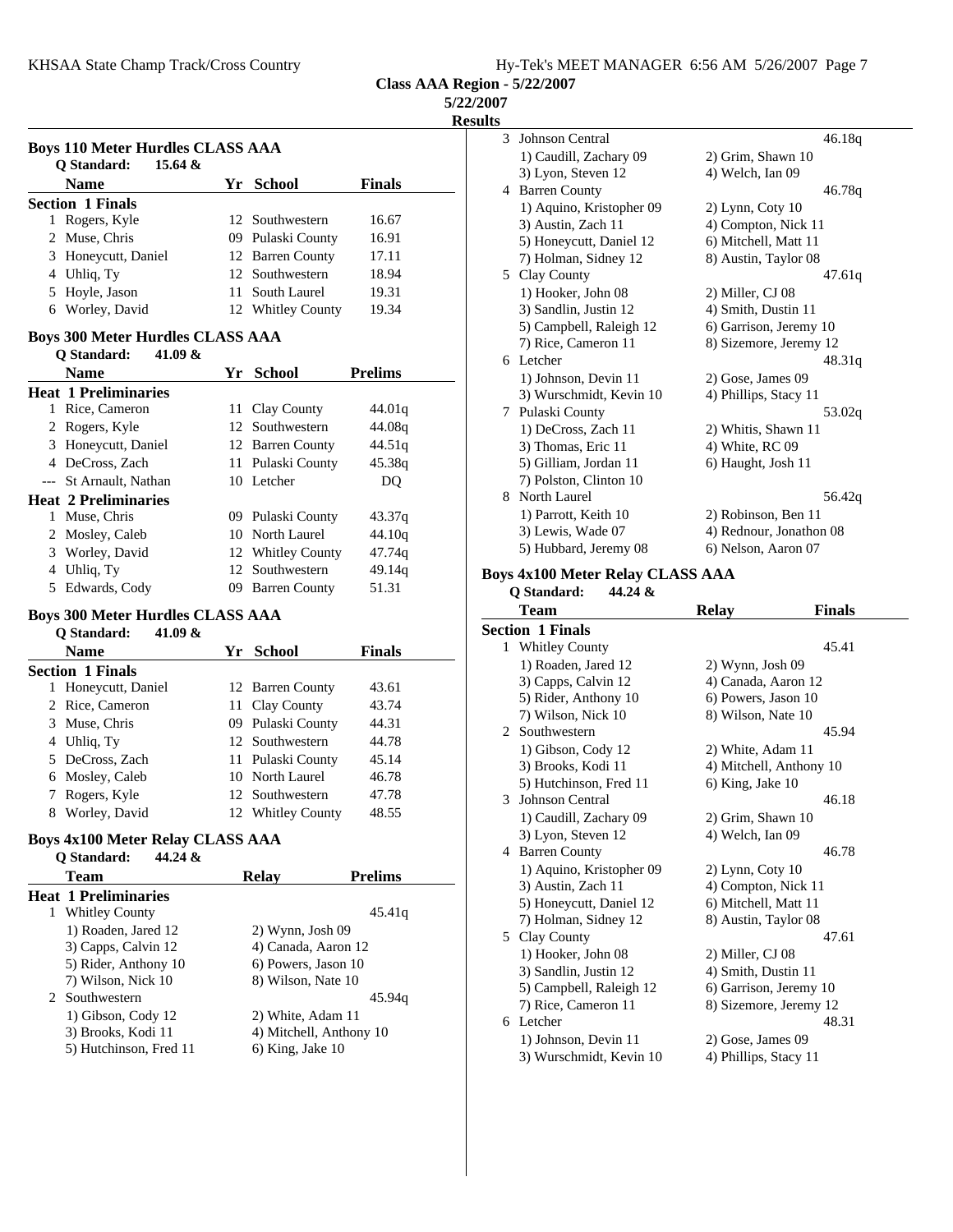|  | Hy-Tek's MEET MANAGER 6:56 AM 5/26/2007 Page 8 |  |  |
|--|------------------------------------------------|--|--|
|  |                                                |  |  |

**Class AAA Region - 5/22/2007**

| ı<br>н |
|--------|
|--------|

|   | Section 1 Finals  (Boys 4x100 Meter Relay CLASS AAA) |                         |                          |
|---|------------------------------------------------------|-------------------------|--------------------------|
| 7 | <b>Team</b><br>Pulaski County                        | Relay                   | <b>Finals</b><br>53.02   |
|   |                                                      |                         |                          |
|   | 1) DeCross, Zach 11                                  | 2) Whitis, Shawn 11     |                          |
|   | 3) Thomas, Eric 11                                   | 4) White, RC 09         |                          |
|   | 5) Gilliam, Jordan 11                                | 6) Haught, Josh 11      |                          |
|   | 7) Polston, Clinton 10                               |                         |                          |
| 8 | North Laurel                                         |                         | 56.42                    |
|   | 1) Parrott, Keith 10                                 | 2) Robinson, Ben 11     |                          |
|   | 3) Lewis, Wade 07                                    |                         | 4) Rednour, Jonathon 08  |
|   | 5) Hubbard, Jeremy 08                                | 6) Nelson, Aaron 07     |                          |
|   | <b>Boys 4x200 Meter Relay CLASS AAA</b>              |                         |                          |
|   | Q Standard:<br>$1:31.88 \&$                          |                         |                          |
|   | Team                                                 | <b>Relay</b>            | <b>Prelims</b>           |
|   | <b>Heat 1 Preliminaries</b>                          |                         |                          |
| 1 | <b>Whitley County</b>                                |                         | 1:34.77q                 |
|   | 1) Roaden, Jared 12                                  | 2) Wynn, Josh 09        |                          |
|   | 3) Capps, Calvin 12                                  | 4) Canada, Aaron 12     |                          |
|   | 5) Powers, Jason 10                                  | 6) Rider, Anthony 10    |                          |
|   | 7) Wilson, Nate 10                                   | 8) Wilson, Nick 10      |                          |
| 2 | Southwestern                                         |                         | 1:35.84q                 |
|   | 1) Rink, Chris 12                                    |                         | 2) Mitchell, Anthony 10  |
|   | 3) Thacker, Kyle 12                                  | 4) Little, Micheal 12   |                          |
|   | 5) Hutchinson, Fred 11                               | 6) White, Adam 11       |                          |
|   | 7) Moss, Aaron 10                                    |                         |                          |
| 3 | Clay County                                          |                         | 1:37.07q                 |
|   | 1) Campbell, Raleigh 12                              | 2) Hooker, John 08      |                          |
|   | 3) Rice, Cameron 11                                  | 4) Sandlin, Justin 12   |                          |
|   | 5) Smith, Dustin 11                                  | 6) Miller, CJ 08        |                          |
|   | 7) Garrison, Jeremy 10                               | 8) Sizemore, Jeremy 12  |                          |
|   | 4 Pulaski County                                     |                         | 1:38.07q                 |
|   | 1) Muse, Chris 09                                    | 2) Hines, Winston 10    |                          |
|   | 3) Whitis, Shawn 11                                  | 4) White, RC 09         |                          |
|   | 5) Dobbs, Chase 12                                   | 6) Haught, Josh 11      |                          |
|   | 7) Thomas, Eric 11                                   | 8) DeCross, Zach 11     |                          |
| 5 | <b>Barren County</b>                                 |                         | 1:38.31q                 |
|   | 1) Mitchell, Matt 11                                 |                         | 2) Aquino, Kristopher 09 |
|   | 3) Lynn, Coty 10                                     | 4) Holman, Sidney 12    |                          |
|   | 5) Austin, Zach 11                                   | 6) Honeycutt, Daniel 12 |                          |
|   | 7) Compton, Nick 11                                  | 8) Austin, Taylor 08    |                          |
| 6 | Letcher                                              |                         | 1:38.57q                 |
|   | 1) Johnson, Devin 11                                 | 2) Phillips, Stacy 11   |                          |
|   | 3) Wurschmidt, Kevin 10                              | 4) Gose, James 09       |                          |
|   | North Laurel                                         |                         | DQ                       |
|   |                                                      |                         |                          |
|   | 1) Parrott, Keith 10                                 | 2) Robinson, Ben 11     | 4) Rednour, Jonathon 08  |
|   | 3) Hubbard, Jeremy 08<br>5) Lewis, Wade 07           | 6) Nelson, Aaron 07     |                          |
|   |                                                      |                         |                          |

# **Boys 4x200 Meter Relay CLASS AAA**

| O Standard: $1:31.88 \&$ |                     |               |
|--------------------------|---------------------|---------------|
| <b>Team</b>              | Relav               | <b>Finals</b> |
| <b>Section 1 Finals</b>  |                     |               |
| 1 Whitley County         |                     | 1:34.77       |
| 1) Roaden, Jared 12      | $2)$ Wynn, Josh 09  |               |
| 3) Capps, Calvin 12      | 4) Canada, Aaron 12 |               |

|                         | 1:35.84                                           |
|-------------------------|---------------------------------------------------|
| 1) Rink, Chris 12       | 2) Mitchell, Anthony 10                           |
| 3) Thacker, Kyle 12     | 4) Little, Micheal 12                             |
|                         | 1:37.07                                           |
| 1) Campbell, Raleigh 12 | 2) Hooker, John 08                                |
| 3) Rice, Cameron 11     | 4) Sandlin, Justin 12                             |
| Pulaski County          | 1:38.07                                           |
| 1) Muse, Chris 09       | 2) Hines, Winston 10                              |
| 3) Whitis, Shawn 11     | 4) White, RC 09                                   |
| <b>Barren County</b>    | 1:38.31                                           |
| 1) Mitchell, Matt 11    | 2) Aquino, Kristopher 09                          |
| 3) Austin, Zach 11      | 4) Holman, Sidney 12                              |
| $5)$ Lynn, Coty 10      | 6) Honeycutt, Daniel 12                           |
| 7) Compton, Nick 11     | 8) Austin, Taylor 08                              |
|                         | 1:38.57                                           |
| 1) Johnson, Devin 11    | 2) Phillips, Stacy 11                             |
| 3) Wurschmidt, Kevin 10 | 4) Gose, James 09                                 |
|                         | 2 Southwestern<br>3 Clay County<br>4<br>6 Letcher |

#### **Boys 4x400 Meter Relay CLASS AAA Q Standard: 3:29.15 &**

|   | Team                        | <b>Relay</b>             | <b>Prelims</b> |
|---|-----------------------------|--------------------------|----------------|
|   | <b>Heat 1 Preliminaries</b> |                          |                |
| 1 | Southwestern                |                          | 3:37.03q       |
|   | 1) Rink, Chris 12           | 2) Jones, Trevor 10      |                |
|   | 3) Thacker, Kyle 12         | 4) Denham, Eric 12       |                |
|   | 5) Whiles, Seath 09         | 6) Rink, Shawn 09        |                |
|   | 7) Light, David 11          |                          |                |
|   | 2 Pulaski County            |                          | 3:38.73q       |
|   | 1) Dobbs, Chase 12          | $2)$ Todd, Jimmy 11      |                |
|   | 3) White, RC 09             | 4) Moore, Jonathon 09    |                |
|   | 5) Haught, Josh 11          | 6) DeCross, Zach 11      |                |
|   | 7) McQueen, Craig 10        | 8) Polston, Clinton 10   |                |
|   | 3 Barren County             |                          | 3:40.74q       |
|   | 1) Matthews, Greg 10        | 2) Aquino, Kristopher 09 |                |
|   | 3) Honeycutt, Daniel 12     | 4) Holman, Sidney 12     |                |
|   | 5) Emmert, Nathan 10        | 6) McMurray, Andrew 11   |                |
|   | 7) Beals, Campbell 10       | 8) Metzger, Ryan 09      |                |
|   | 4 Clay County               |                          | 3:47.91q       |
|   | 1) Garrison, Jeremy 10      | 2) Langdon, Matt 11      |                |
|   | 3) Rice, Cameron 11         | 4) Sizemore, Jeremy 12   |                |
|   | 5) Vaughn, Andrew 12        | 6) Ball, Jonathan 10     |                |
|   | 7) Miller, CJ 08            | 8) Hooker, John 08       |                |
|   | 5 Whitley County            |                          | 3:51.08q       |
|   | 1) Roaden, Jared 12         | 2) Inman, Brandon 09     |                |
|   | 3) Powers, Josh 12          | 4) Capps, Calvin 12      |                |
|   | 5) Wilson, Nate 10          | 6) Wilson, Nick 10       |                |
|   | 7) Rider, Anthony 10        |                          |                |
|   | 6 Letcher                   |                          | 4:03.29q       |
|   | 1) Combs, Cruiz 08          | 2) Craft, Josh 09        |                |
|   | 3) Gose, James 09           | 4) Johnson, Devin 11     |                |
| 7 | North Laurel                |                          | 4:05.73q       |
|   | 1) Lawson, Tommy 12         | 2) Mosley, Caleb 10      |                |
|   | 3) Randolph, Gregory 07     | 4) Watson, Daniel 11     |                |
|   | 5) Hubbard, Jeremy 08       | 6) Nelson, Kendall 10    |                |